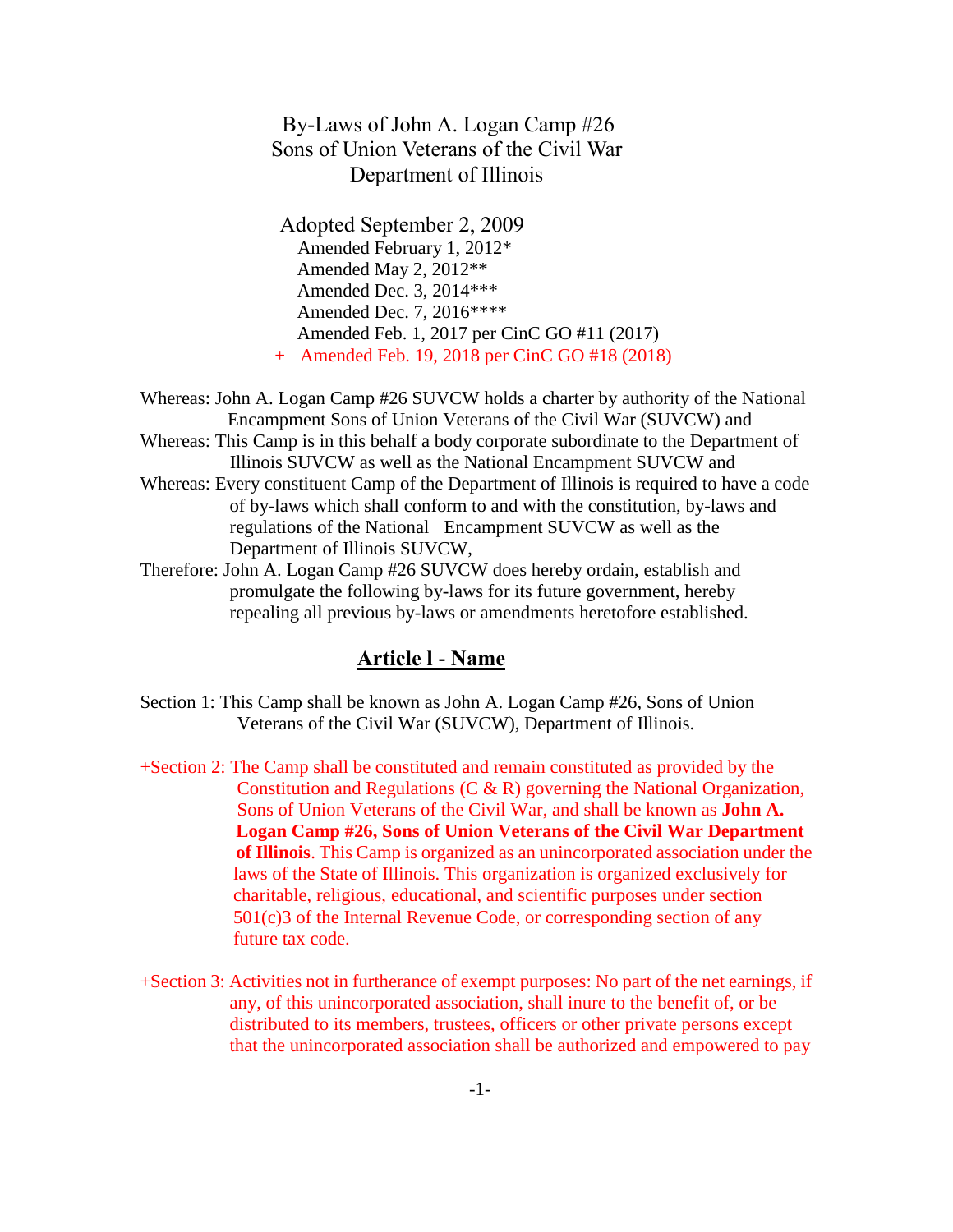reasonable compensation for services rendered and to make payments and distributions in furtherance of the purposes rendered and to make payments and distributions in furtherance of the purposes described in section 501(c)3. No substantial part of the activities of the unincorporated association shall be the carrying on of propaganda, or otherwise attempting to influence legislation and the unincorporated association shall not participate in, or intervene in (including the publishing or distribution of statements) any political campaign on behalf of or in opposition to any candidate for public office. Notwithtanding any other provision of these by-laws, the unincorporated association shall not carry on any other activities not permitted to be carried on (a) by an unincorporated association exempt from federal income tax under section 501(c)3 of the Internal Revenue Code, or the corresponding section of any future federal tax code, or (b) by an unincorporated association, contributions to which are deductible under section 170(c)2 of the Intenal Revenue Code, or the corresponding section of any future federal tax code.

#### **Article ll - Meetings**

Section 1: The Camp will meet at Rockford, Winnebago County, Illinois.

Section 2: The stated meetings shall be held on the first Wednesday of each month.

Section 3: The Annual meeting shall be held in November.

Section 4: All stated meetings shall start at 7:00 pm

Section 5: At least 33% of the membership will constitute a quorum to conduct business.

#### **Article lll - Officers**

Section 1: The elected officers shall be: Camp Commander; Sr, Vice Commander; Jr. Vice Commander; Secretary; Treasurer; Council (3 members).

Section 2: The appointed officers shall be:

 Patriotic Instructor; Chaplain; Historian; Counselor; Guide; Color Bearer; Guard; Graves Registration Officer; Civil War Memorials Officer; Recruiting Officer; Signals Officer and any others as needed.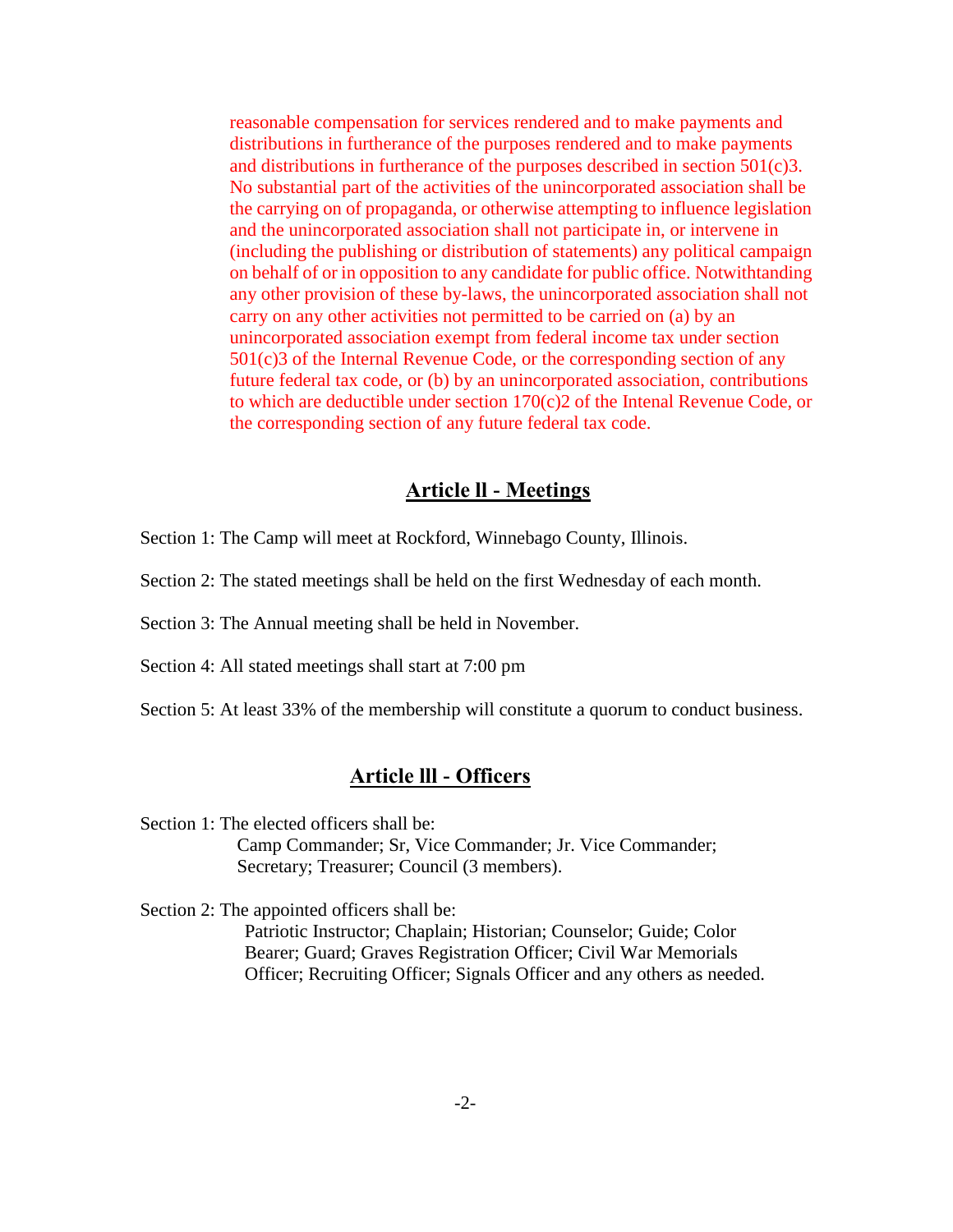### **Article lV - Elections & Appointments**

- Section 1: The elective officers listed in Article III Section 1, shall be separately chosen by ballot at the annual meeting, A majority of votes cast shall be required for election.
- Section 2: Appointed officers listed in Article lll Section 2 shall be appointed by the Camp Commander elect prior to installation.
- Section 3: Elected and appointed officers listed in Article lll Sections 1 and 2 will be for one year terms, but may be re-elected/appointed annually.
- \*\*\*Section 4: At the Annual Camp meeting along with the officers listed in Article III Officers Section 1 to be elected, Delegates and Alternate Delegates to the Department of Illinois Annual and Mid Term Encampments shall be elected as follows: one (1) at large and one (1) additional for every ten (10) members or major fraction thereof based upon the total membership listed on the Camp Annual Report next proceeding the Encampment. Sitting Camp Commander and Past Camp Commanders, in good standing and having served a full term or having been elected and installed to fill the remainder of a term, are automatic members of the Department Encampment by virtue of their serving as such. The Camp Secretary will complete a Delegate or Alternate Delegate card for all delegates and Camp Commander and Past Camp Commanders prior to the upcoming Department Encampment.
- \*\*\*\*Section5: The Camp Officer elections shall be held annually between the first meeting in October and the first meeting in December, inclusive. The Camp Commander, Secretary and Treasurer (or Secretary/Treasurer) shall not serve on the Camp Council.
- \*\*\*\*Section 6: The newly elected and appointed Camp Officers shall annually be installed at a regular Camp meeting to be held between the first meeting in November and the first meeting in January, inclusive. The Camp shall file a Form 22 Certificate of Election and Installation of Camp Officers (or its replacement) within thirty (30) days of the Camp Installation to the Department of Illinois Secretary. Failure to file the above Form 22 could result in the Camp being suspended.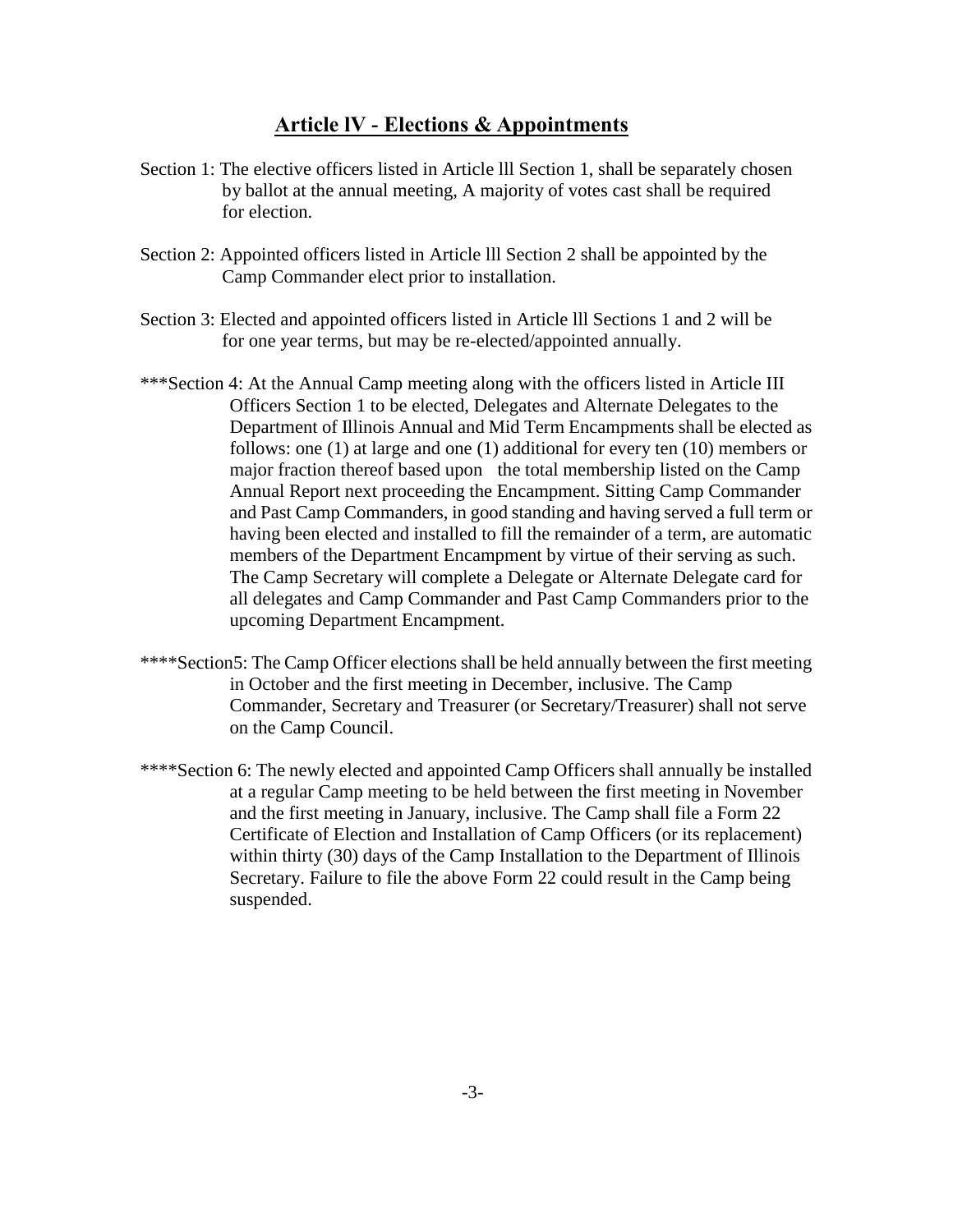### **Article V - Duties of Officers**

- Section 1: The Camp Commander, in addition to what is required by the National Encampment by-laws and general orders, may determine the order of business, regulate the conduct of members and visitors in the post room, shall have custody of the Camp Charter and general supervision of the furniture. He shall be ex-officio of all committees, shall see that the work and lectures conform as exactly as possible as established by the National SUVCW ritual books.
- Section 2: The duties of the other officers shall be as specified in the National SUVCW Camp and Department job description booklet.

#### **Article Vl - Classes of Membership**

- Section 1: Classes of membership shall be consistent with those specified in the National Constitution of the SUVCW and are as follows:
	- A) Members: males over 14 years of age and provide documentation proving ancestral lineage.
	- B) Junior Members: males under 14 years of age and provide documentation proving ancestral lineage.
	- C) Honorary Members: granted by the National Commander in Chief SUVCW.
	- D) Life Members: who have paid the requisite fees as established by the National SUVCW
- Section 2: Associate Members shall be consistent with those specified in the National Constitution of the SUVCW and are as follows:
	- A) Males over 14 years of age who do not meet the qualifications specified in the National Constitution SUVCW of ancestral lineage but otherwise meet the balance of the requirements.
	- B) Junior Associates are males under 14 years of age with the same stipulations as listed in Section 2A.
	- C) Associate Members may hold any elected or appointed office within this Camp.

Section 3: A) All Junior Member/Junior Associate Members between the ages of 6 – 14 and Member/Member Associates between the ages of 14 – 18 shall be accompanied by a Parent or Legal Guardian when participating in any SUVCW Camp activity. B) At no time will a non-related Brother be permitted "one on one" contact with a Brother Junior/Junior Associate between the ages of  $6 - 14$  and Member/Member Associates between the ages of 14 – 18 unless there are at least two (2) members over the age of 18 present at all times.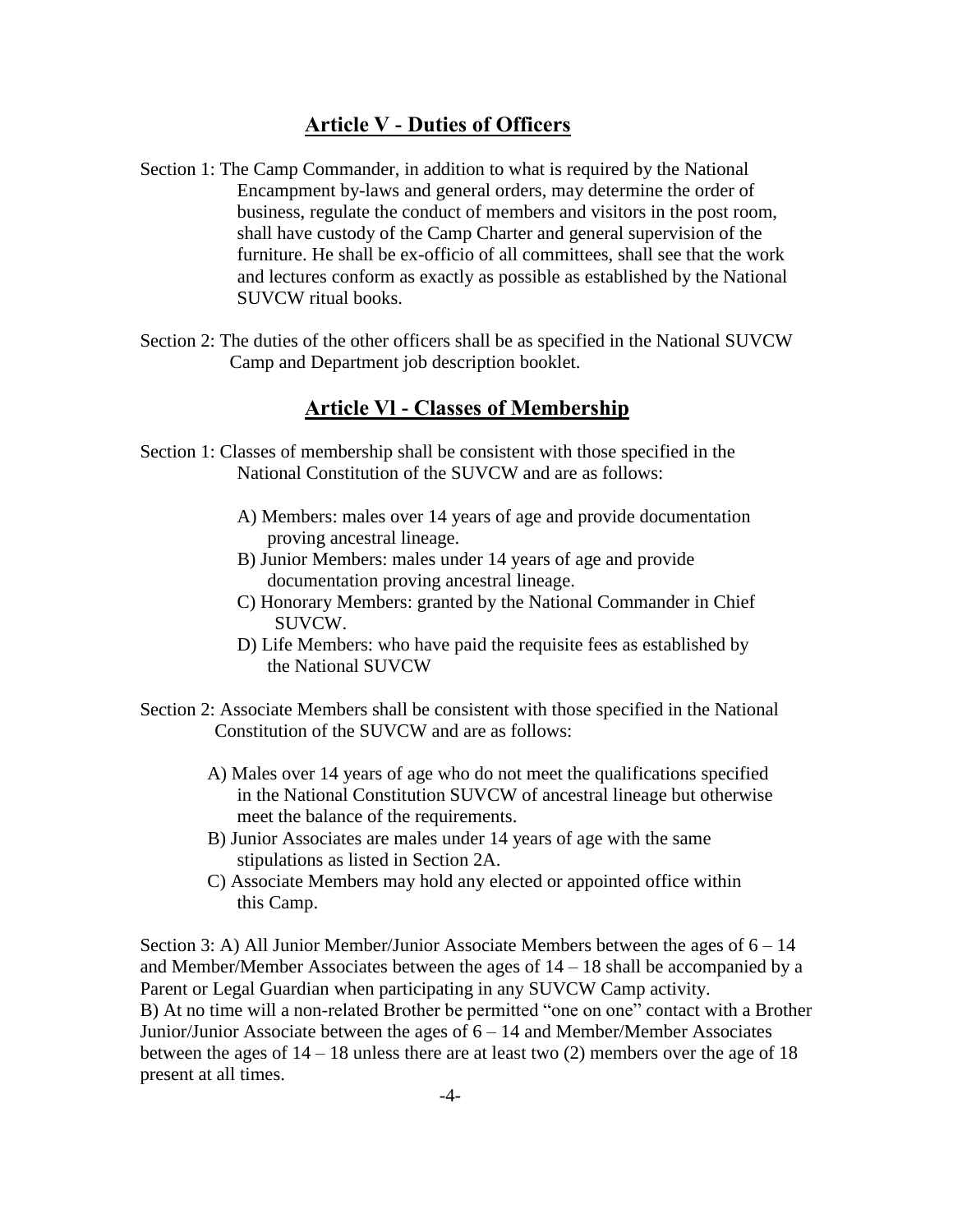C) Any concerns, in good faith, with the aboe shall be brought to the attention of the local authorities, the Parent or Legal Guardian and the Cap and Department Commanders. D) It is strongly recommended that every Camp member receive proper training related to protecting minors from all forms of abuse similar to that offered by the Boy Scouts of America.

E)Members are required to comply with all Federal, State and Local Laws pertaining to child abuse and neglect.

Section 4: The John A. Logan Camp #26 will not accept any Junior/Junior Associate members or Member/Member Associates under the age of Eighteen (18).

# **Article Vll - Fees & Dues \*\***

Section 1: Camp dues shall be \$48.00 per year payable in advance.

- Section 2: A one time fee of \$10.00 will be collected from new members which is forwarded to the Department of Illinois SUVCW.
- Section 3: No fee shall be collected for membership by affiliation.
- Section 4: A fee for initiation in the amount of \$25.00 shall be collected prior to membership to defray the cost of membership badge.
- \*\*Section 5: Camp dues are due and payable on January 1<sup>st</sup> of each year and shall be submitted to the Camp Treasurer (Camp Secretary/Treasurer). Dues statements shall be prepared and sent to the Camp membership by the Camp Treasurer ( Camp Secretary/Treasurer) in December either by USPS or email. Upon receipt of dues payment, the Camp Treasurer (Camp treasurer/Secretary) will issue a Camp dues card to the paying member. Dues payment not received by March 31 will subject member to being dropped for nonpayment of dues unless prior arrangements have been made.

### **Article Vlll - Fiscal Year**

- Section 1: The fiscal year shall commence on the first day of January and end on the thirty-first day of December.
- Section 2: The Sr. Vice Commander with the Camp Council, shall annually prepare a budget to be presented at the Annual meeting.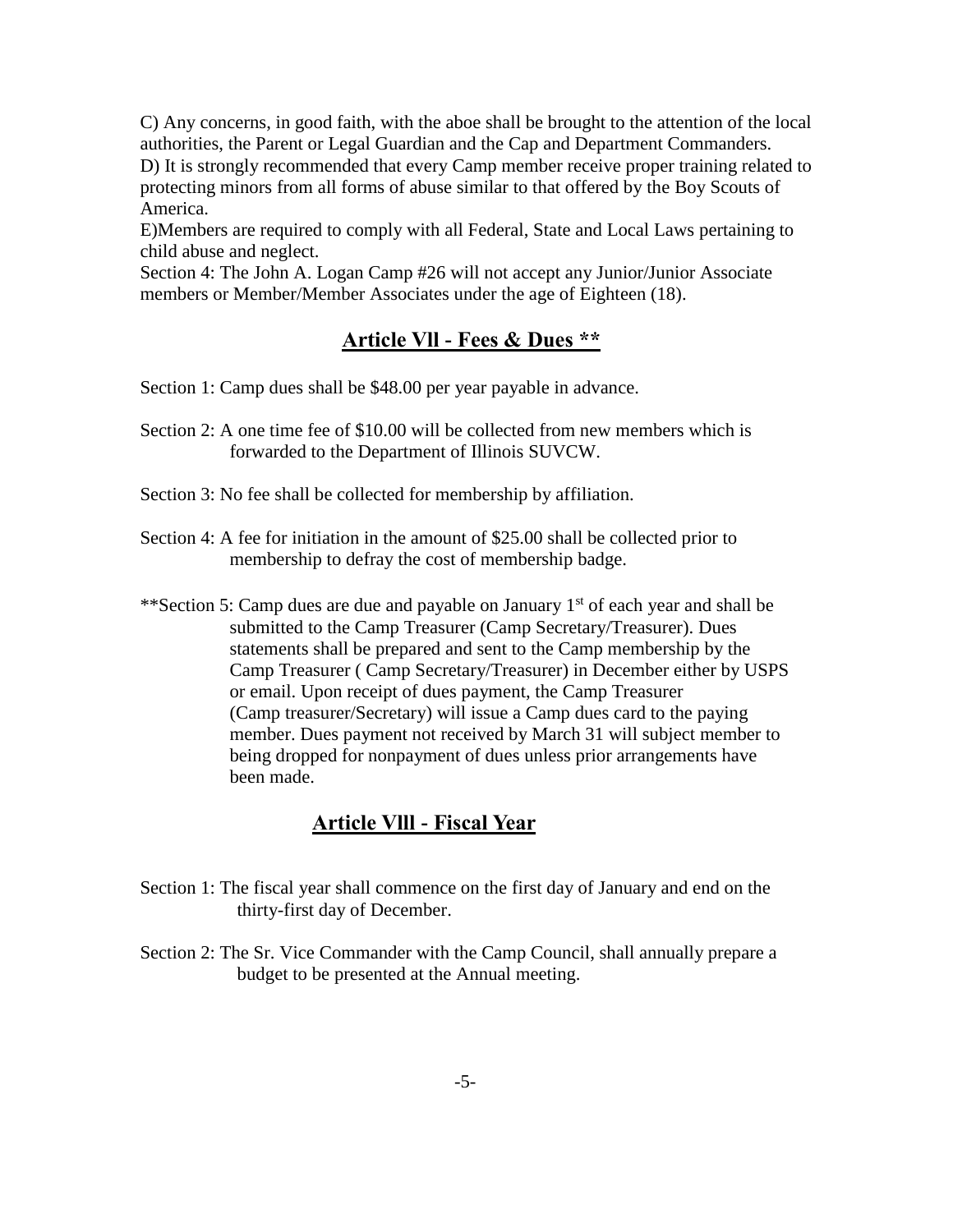## **Article lX - Committees**

Section 1: The following committees shall be appointed by the Camp Commander elect: See Appendix 1 for job description

> A) Welfare B) Nominations C) Others as needed

## **Article X - National Encampment By-Laws**

- Section 1: The conduct of this Camp, its members and the duties of its Officers are further governed by the constitution, by-laws and general orders of the National Encampment SUVCW, a copy of which shall be in the possession of the Camp Commander and accessible upon request.
- Section 2: Any changes in the constitution or by-laws of the National Encampment SUVCW or Department of Illinois SUVCW that conflict with the by-laws of John A. Logan Camp #26 SUVCW shall automatically be incorporated herein without requiring a vote of the members.

# **Article Xl - Camp By-Laws**

- Section 1: These by-laws are implemented for the government of the Camp not otherwise covered by other rules and regulations.
- Section 2: Amendments to these by-laws will be presented in writing at any Camp business meeting with a brief explanation for the proposed change.
- Section 3: When properly seconded, the proposed change will lay over for at least thirty (30) days and the general membership will be notified in writing of the proposed change and date of voting on such change.

# **Article Xll - Order of Business**

- Section 1: The order of business at each stated meeting shall be as follows unless changed at the discretion of the Camp Commander.
	- A) Opening of Camp
	- B) Roll call of Officers
	- C) Reading and approving of minutes
	- D) Treasurers report
	- E) Reports of sickness and distress
	- F) Reports of visiting committee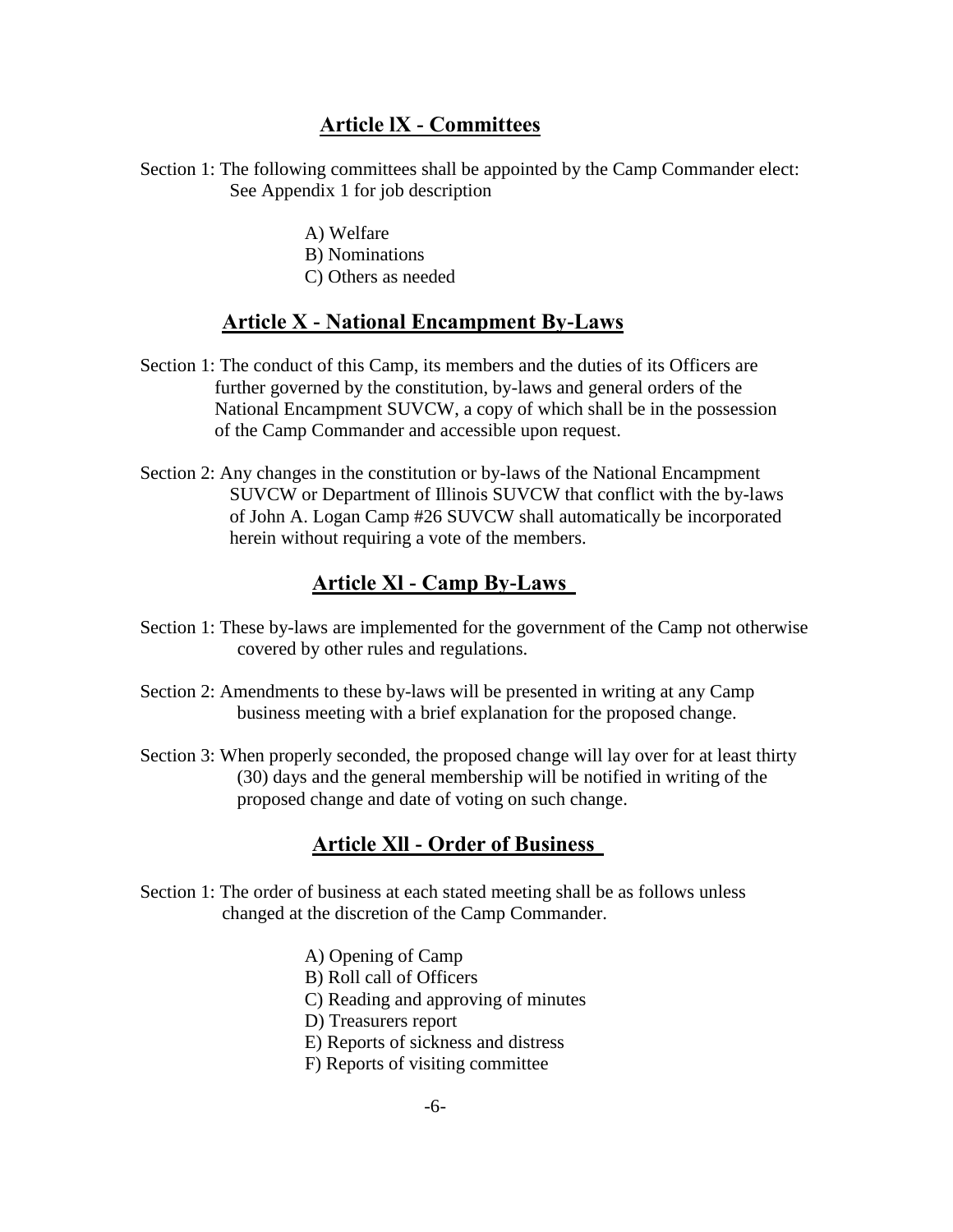- G) Reports of investigating committee
- H) Reading of petitions
- I) Balloting
- J) Initiation of candidates
- K) Reports of committees
- L) Reading and disposing of orders, communications and bills
- M) Unfinished Business
- N) New business
- O) Election and installation of Officers
- P) Good of the Order
- Q) Patriotic Instructor report
- R) Memorial service for departed members
- S) Closing ceremony

## **Article Xlll - Camp Activities \***

- Section 1: All Camp activities under the name of John A. Logan Camp #26 SUVCW and/or Rockford Zouaves SVR requiting registration or prior commitment (ie parades, local festivals, fairs, reenactments, etc) that promote public attention or interest in the John A. Logan Camp #26 SUVCW or Rockford Zouaves SVR shall be brought before Camp membership at a prior Camp meeting for approval.
- Section 2: An approved event should have a sufficient number of members attending to give credence and respect to the order. Appropriate dress (Civil War military uniforms, period civilian dress, business casual or business suits) shall be required at these events if representing the Order

\*Added this Article Feb. 1, 2012

### + **Article XIV – Seperation, Dissolution & Assets**

Section 1: In the case of surrender or forfeiture of the Camp Charter, all Camp property and assets shall be turned over to the National Commander in Chief of the Sons of Union Veterans of the Civil War via the Department Commander of the affected Camp acting as his duly authorized representative to collect and hold all such property in trust for the National Organization, Sons of Union Veterans of the Civil War, an organization exempt from taxes under section 501(c)3 of the Internal Revenue Code.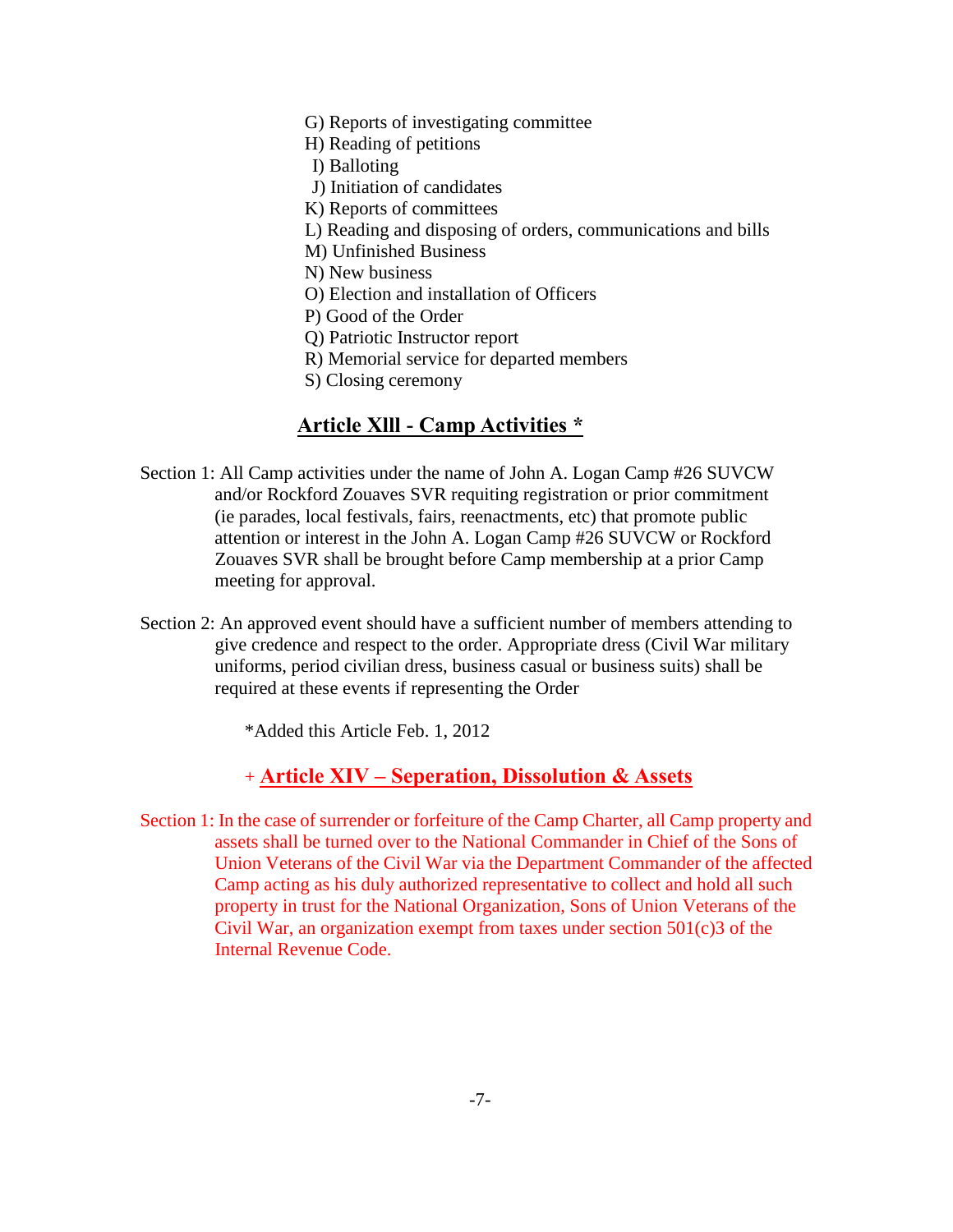- Section 2: All property of the Camp shall be held for the National Organization, Sons of Union Veterans of the Civil War, as a charitable trust that is held and used for the purpose for which the Order exists. Any such transfer or disposal within six (6) months of disbandment or surrender of the Camp Charte without the written consent of the National Commander in Chief of the Sons of Union Veterans of the Civil War is prohibited. The property and funds of the Camp unit shall not be divided among its members.
- Section 3: In the event the National Organization, Sons of Union Veterans of the Civil War, no longer exists, said property and funds shall revert to the benefit of the first and any remaining organization of the Allied Orders of the Grand Army of the Republic or in their absence, to the State Archives of Illinois.
- Section 4: Notwithstanding the above language, upon the dissolution of this organization, assets shall be distributed for one or more exempt purposes within the meaning of section 501(c)3 of the Internal Revenue Code, or corresponding section of any future federal tax code, or shall be distributed to the federal government, or to a state or local government for a public purpose.

## **Appendix 1**

## **Duties of Committees**

- Welfare: Visit those Brothers, sisters and others recommended by the Camp who are sick, home bound or in distress.
- Nominations: To prepare a slate of suggested officers for election. Other nominations from the floor are also encouraged. Appointed Officers are selected by the Camp Commander elect.